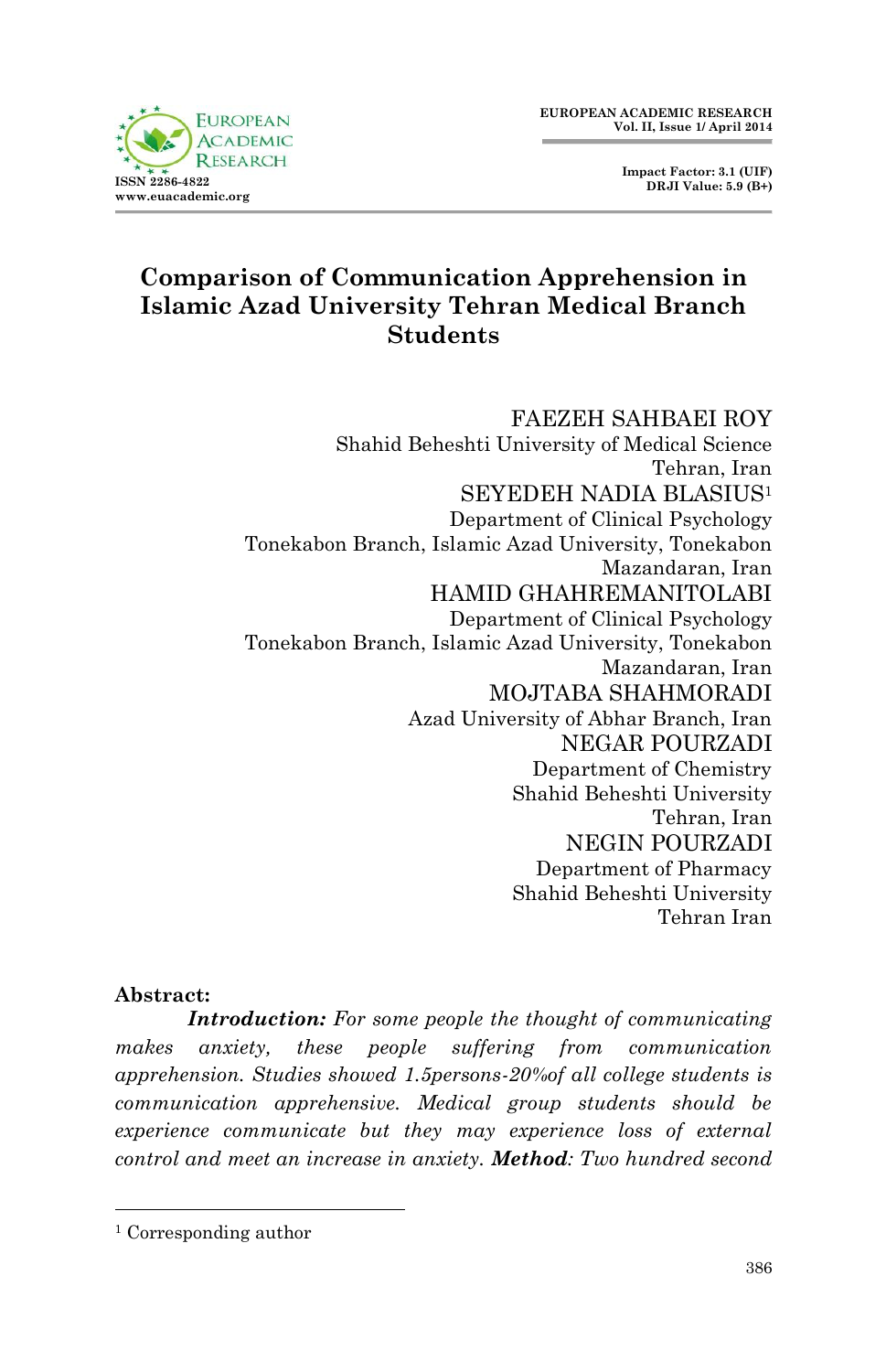*year female medical and nursing students participated in the study, Data collected in four classrooms. Participants took 15 minutes to complete the Personal Reporting Communication Apprehension (PRCA) 24 items Likert-type and demographic data questioner. Results: Results shows 61.5% of all students had average CA ,and no significant difference in mean of PRCA scores between nursing and medical students(t=0.497,p= 0.639 ). Also the students that their father's job was military had higher CA (F=3.748, p=0.006). Of four subgroups ,the particular interest was father's job demonstrated higher mean score specially in group discussion (p,0.05) and the results shows students of townships had more CA(p=0.058). Conclusion: It is apparent that communication apprehension should be considered as an important problem. Important point of the study is students courses are in one filed and also both of them were female who felt same communication apprehension. Those students in military families experiences high rates of mental and related problems. When students separate from their family and go to another city for education and living alone, make themselves anxious. It is well known if health workers have a good communication they will be success in their job, and CA can be an avoiding factor for them.*

**Key words**: Communication apprehension, student.

## **Introduction**

Everyone enjoys a discussion with others but for some people the thought of communicating with other makes anxiety that can significantly harm their life, happiness and self esteem, these people suffering from communication apprehension. Communication apprehension (CA) is the fear or anxiety associated with either real or anticipated communication to another person. Communication-apprehensive people may be labeled shy by others around them. CA is the most common of all other phobias (Morreale, Hugenberg & Worley 2006). CA is the most studied concept in the field of communication studies (McCroskey 2005). Communication apprehension is the term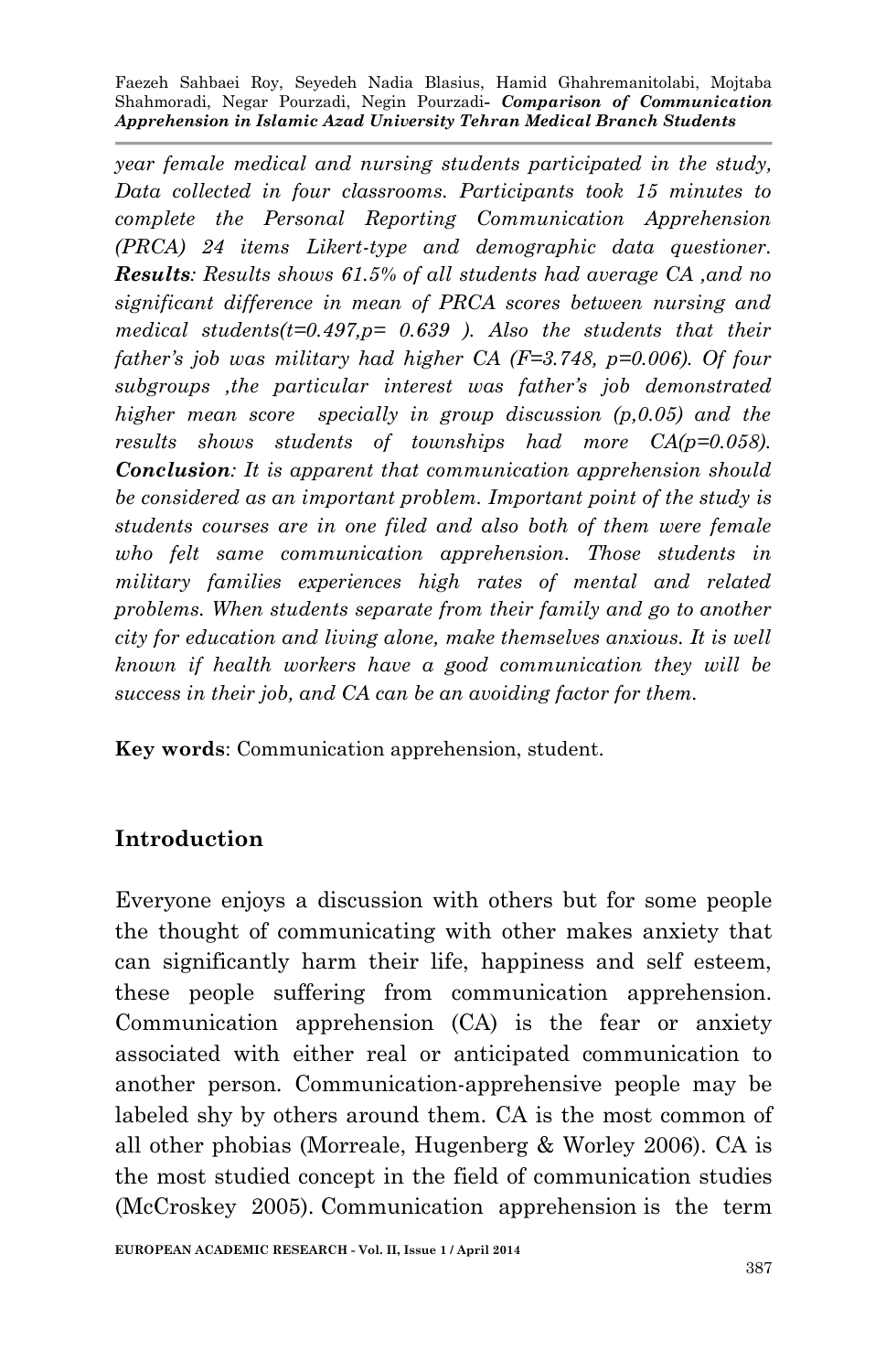that refers to an individual's "fear or anxiety associated with either real or anticipated communication with other persons (McCroskey 2001). Communication apprehension is rooted in our minds, if we understand more about the nature of the body's responses to stress; we can better develop mechanisms for managing ourselves to help us cope with fear of social judgment.

Studies showed that 11%of elementary school children suffer from CA, it is estimated that 20% of children suffer from anxiety during their social situations and about one of every five persons-20%of all college students is communication apprehensive (Harris, Sawyer & Behnke 2006).The most obvious effects of communication apprehension are internal discomfort and communication disruption. People experience communication apprehension internally. While some individuals may experience communication apprehension to greater or lesser degrees than other individuals, or only with certain people or in certain situations, the one thing that people share when they are agree about communicating is an internally experienced feeling. People tend to differ in individual responses to communication apprehension. Some cope it well and can communicate effectively. However, most people who experience communication apprehension, particularly high levels of it, communication are a problem for them. Three typical response patterns emerge when communication apprehension is experienced, communication avoidance, withdrawal, and disruption (Scott & Timmerman 2005; Sawyer & Behnke 2002).When student is continuously denied the opportunity to speak, it is unfamiliar apprehension that can be seen in all classrooms. CA's Students become shy and unwilling to speak up because the entire experience of speaking in this situation is new. Many college and high school students suffer from CA. This fear can also be triggered when faced with a situation in which a parent was over-dominant or they have a mother or father that never let them speak in social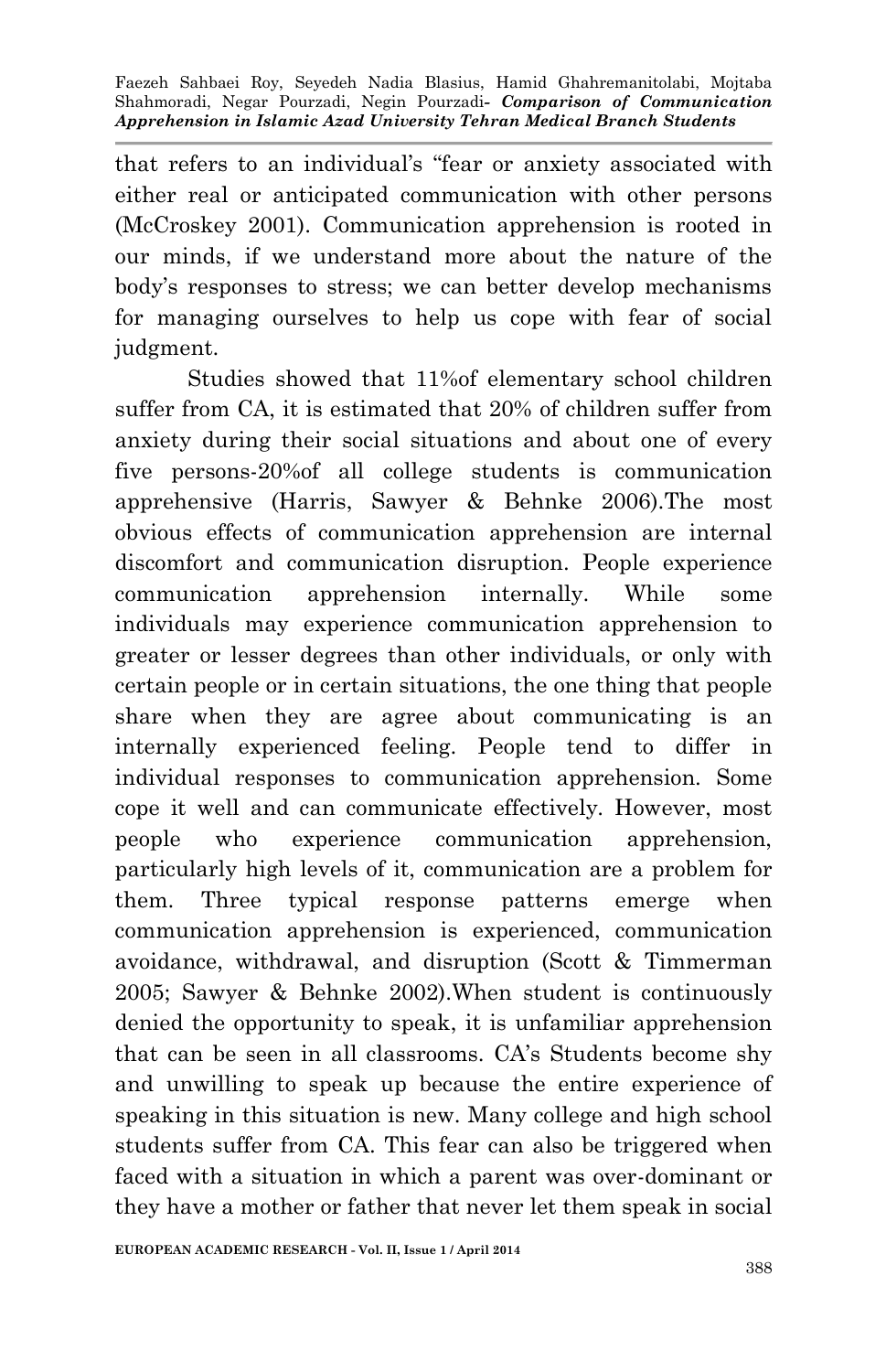situations (McCroskey 1982). A bad relationship, poor self image, history of abuse, stress and many other factors can change someone overall attitude towards life which may directly impede her/his overall performance. Such tendencies are deep-rooted in mind and nurtured by excessive negative emotions (McCroskey, Gudykunst & Nishida 1999). The communication apprehension among students are increasingly reported, some studies show that medical students face unique academic challenges that make them more vulnerable to fear and apprehension than other students (McCroskey 1982; McCroskey & McCroskey 2002). The challenges of medical group students include hardness of educational program interaction with patients, dying and other bad experience .A medical doctor student and a nurse student should be experience communicate. Interaction with others is an important communication's skills, a doctor and a nurse even when she/he is student must know many things about effective communication and they should be able to communicate in public context like education, counseling, meeting and etc (Stucky et al. 2009). During the transition from university to the hospital the students may experience a loss of external control and meet an increase in anxiety and apprehension signs and symptoms. Evidence of this apprehension isn't only present in student's oral communication but also in their knowledge, attitudes, behaviors and capacity or learning (Zhang 2005; Ahmadi et al. 2008). Researcher found that as an employee's level of CA rose, their level of job satisfaction fell, also as an employee's level of CA went up, so did their level of situational apprehension (Leininger 2004). Also many students have CA in classroom, they have fear in only of performance event like public speaking, an event where they will be judged and evaluated (Addison et al. 2003).Freiermuth & Jarrell (2006) found that there are a linear relationship between students self perceived communication competence and lecturer's evaluation meaning when they are more confidence on their competence,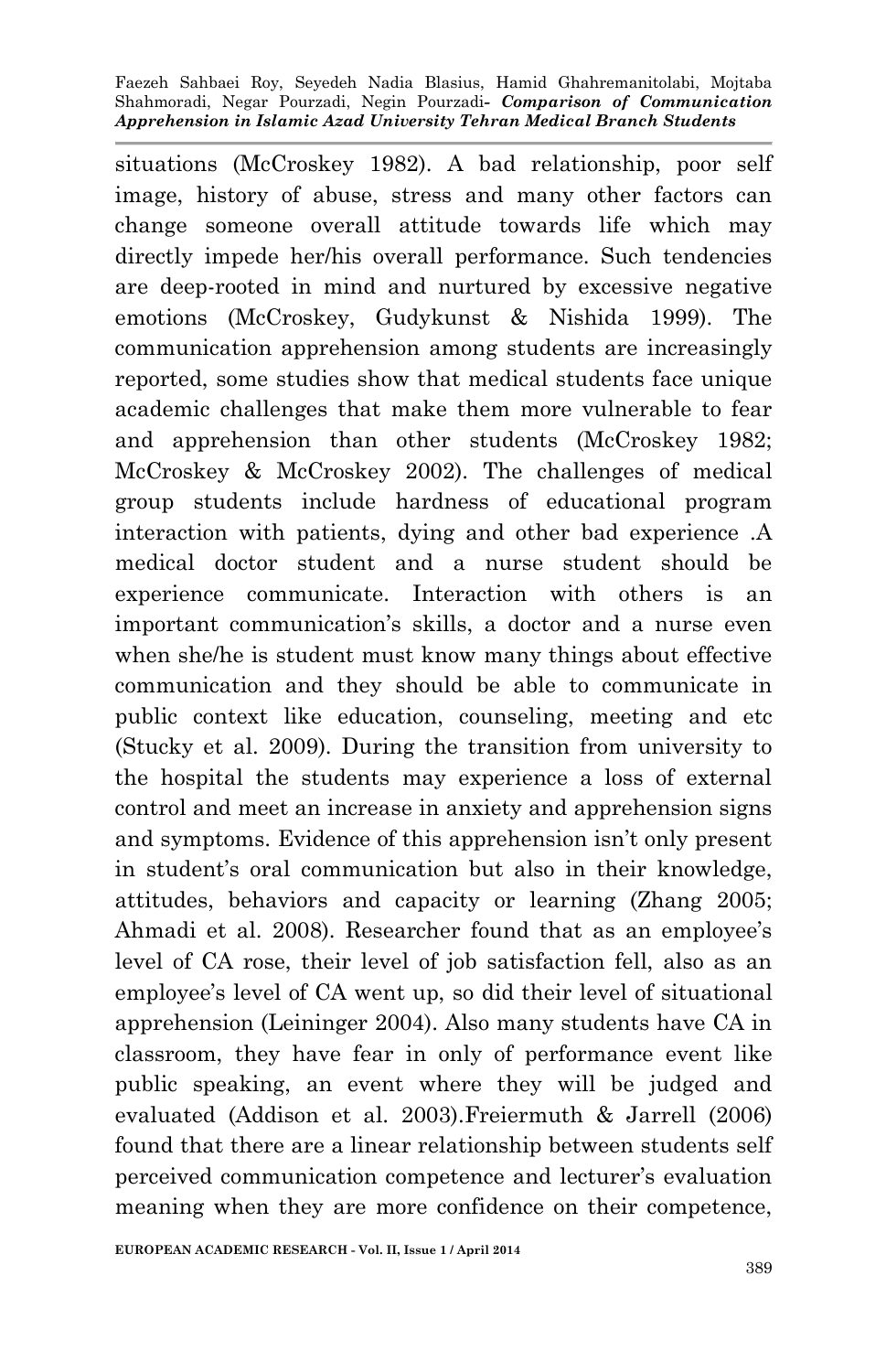their performance in the presentation is better (Williams et al 2001). Kollburan (2010) found the Students of education and medicine faculties had higher levels of CA from public and private universities (Williams et al. 2001). In short, as in the school setting and social environments, life at work seems much more difficult for persons with CA than others that they have less communication apprehension.

# **Method**

Two hundred full-time undergraduate students from Medical Branch of Azad University participated in the study, all of them were female in two groups. 100(50%) were from medical university and 100(50%) were from nursing university, all samples were second year students.

Data were collected of communication course at two universities, the course emphasized on all kinds of communication skills necessary in the field of medical and nursing. The students do lectures, group discussion ,oral presentation, participate in interpersonal conversations and speaking in public groups for education. Data collection occurred in four classrooms in middle of term to allow stabilization in class. Participants took approximately 15 minutes to complete Personal Reporting Communication Apprehension and demographic data questioner. Participants who didn't complete questioner were excluded from study .Questioners were conducted by approval of the university ethical committee.

The measures for this study were two survey instruments, first the personal report of communication apprehension (PRCA) was used to assess participant CA .The PRCA uses 24 items Likert-type questions to measure CA in group discussion, public speaking, meeting and interpersonal communication contexts. The four subscales of the PRCA can be used independently, however PRCA can also be used as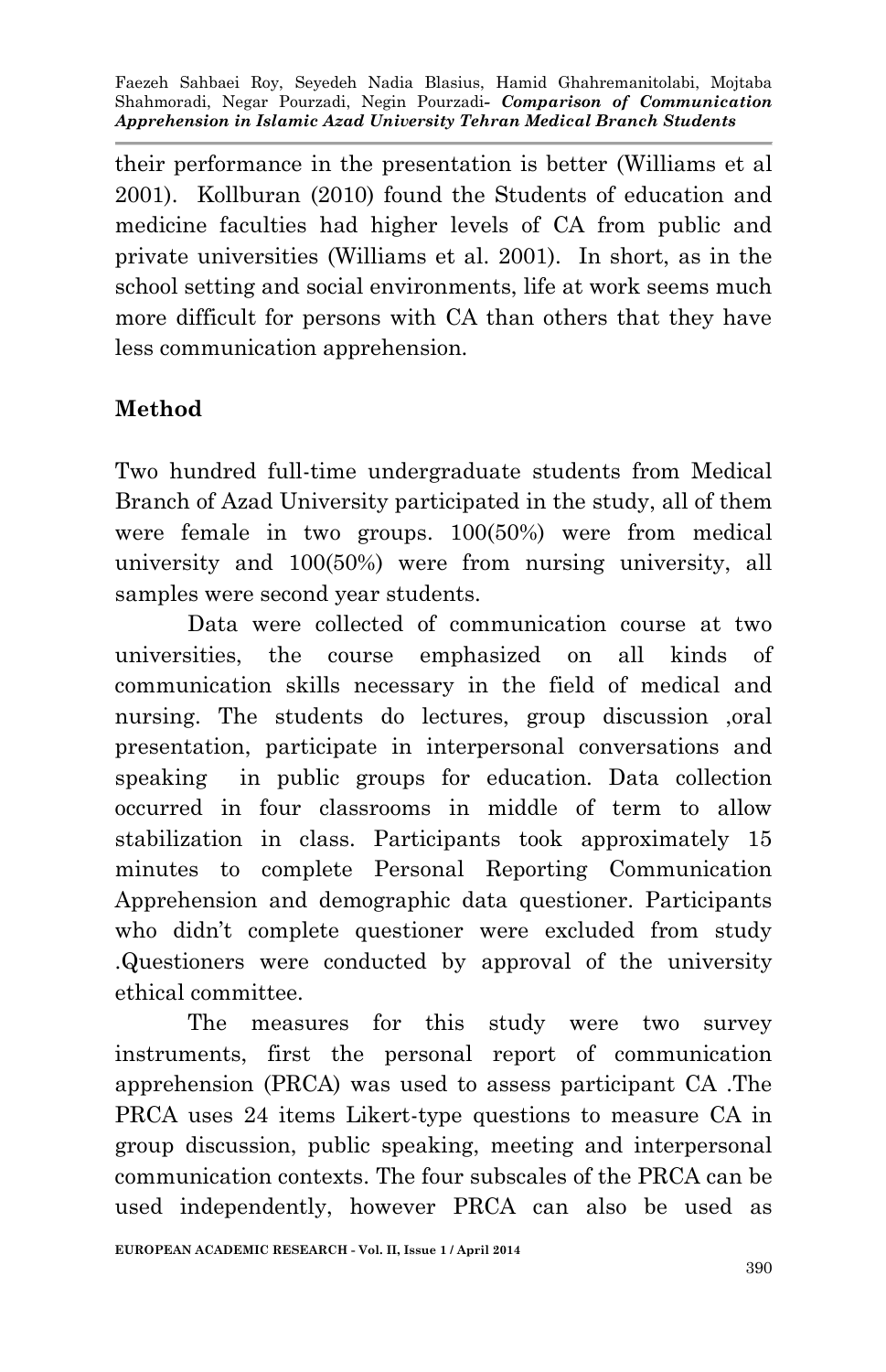summative measure.

Scores on the PRCA 24 scale should range between 24 and 120.The higher a person score on the PRCA (80-120), more apprehension that person generally feels about communicating, scores range from 50-80 called the normal range of CA. The scores between 24-50 means the person is among those people who experience the least communication apprehension. The Cranach's α coefficient value of this research instrument was 0.87.Second questioner determined factors that affect on CA, it was containing several questions such as educational course, family live place, mother and father's job.

Data were computed by using SPSS version 18.and the differences and associations of dependent variables (overall PRCA and its sub-groups) with dependents variables (educational course, family live place, mother's job and father's job) were analyzed by student's t-test, one-way ANOVA, chisquare and Leven's test.

## **Results**

Two hundred female students participated in this study, 100(50%) were from nursing university, and 100(50%) students were from medical university .The average age was 20.23±2.38 years, 11.5% married and only 8.0%of them had job. Data obtained were initially analyzed and with smaller values than 0.005 were identified of dependent variables. The study respondents constitute nursing and medical students, regarding student's demographic results vary across the studies. Table 1 shows the descriptive presentation of study. The principle goal of this descriptive analytic study was to determine which educational course experience more communication apprehension. Results shows no statistically significant difference in the mean of PRCA scores between nursing and medical students ( $t=0.497$ ,  $p= 0.639$ ). The data indicate CA in both students is the same. Williams et al (2001) found medical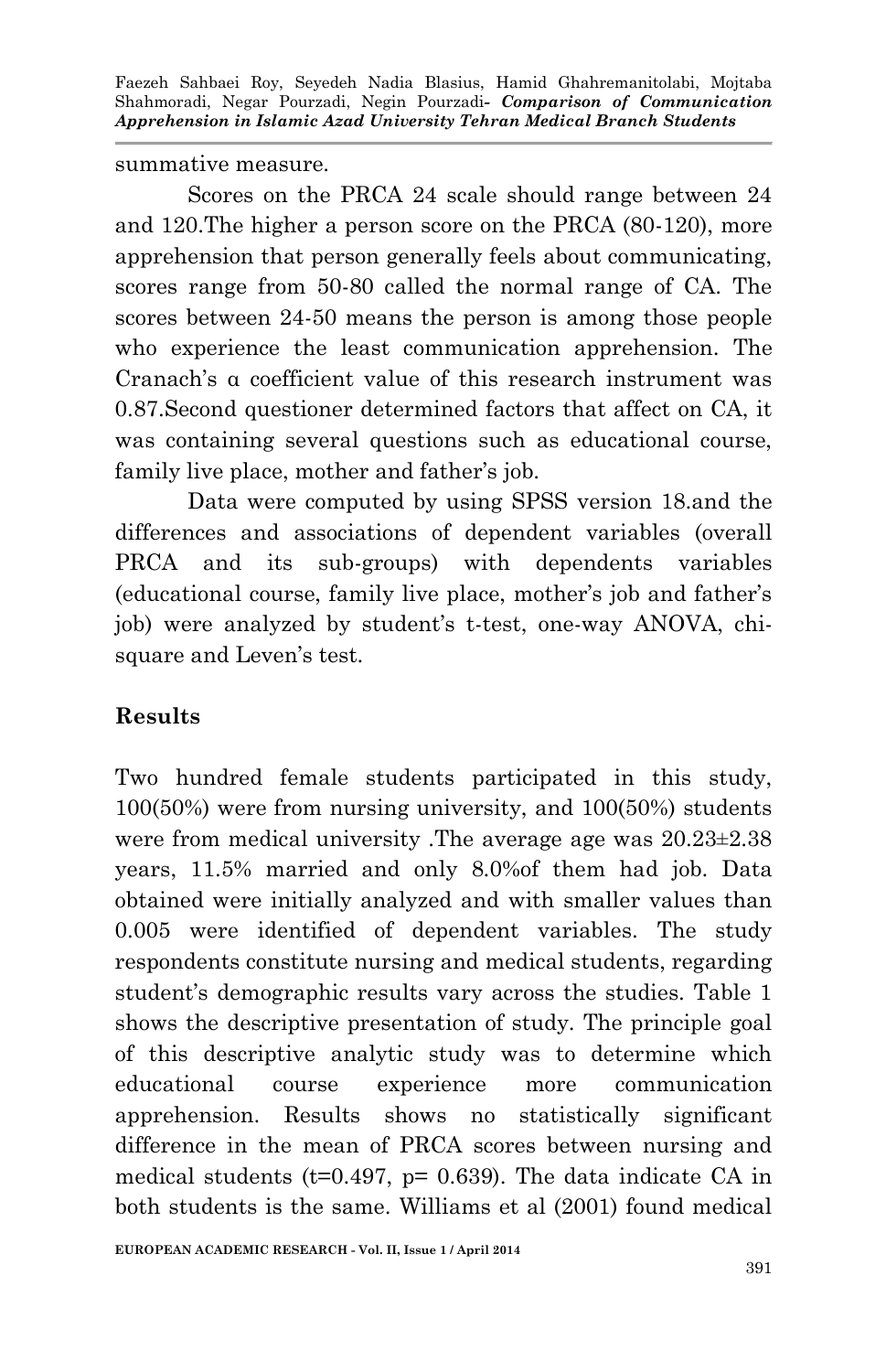students to be more willing to communicate and less anxious about communication than other college students (p=0.01) (Williams et al. 2001). Ahmed (2009) found there was a significant result in anxiety among medical students, also Medical students and practicing physicians, in comparison with the general population and that of other professions, are exposed to academic and professional apprehension and stress (Ahmed, Banu, Al-Fageer, Al-Suwaidi 2009). Elgliany et al (2008) showed medical students significantly less stressed and anxious than law students (p<0.001) (El-Gilany 2008).

The second goal of study was to determine influence's of father's job in student's CA. The students that their father's job was military had higher communication apprehension levels than others (F=3.748, p=0.006). Many researches showed the people with military job have protective family and students from protective and laissez-faire families have higher level of CA than those from other families (Huang, Yuan 2010; Huang 1999). The result of this research is in agreement with El-Gilanyet al (2008) who indicated that many environmental problems like father independent protective and low family income are influences factors in students' apprehension (El-Gilany 2008). Abdulghani (2010) found main sources of stress were studied followed by home environment (p<0.001) (Abdulghani 2008). Research shows that Military children are very resilient, however at times; even the most resilient child may need some help. In a recent study at the Uniformed Services University of the Health Sciences the study found children of active-duty military personnel make 18 percent more trips to the doctor for behavioral problems and 19 percent more visits for stress disorders (Alley-Young 2005). Students of military families were found to have a higher prevalence of emotional and behavioral difficulties than others in the general population (Kim 2008).

Of the four subgroups, the particular interest was father's job demonstrated a higher mean score specially in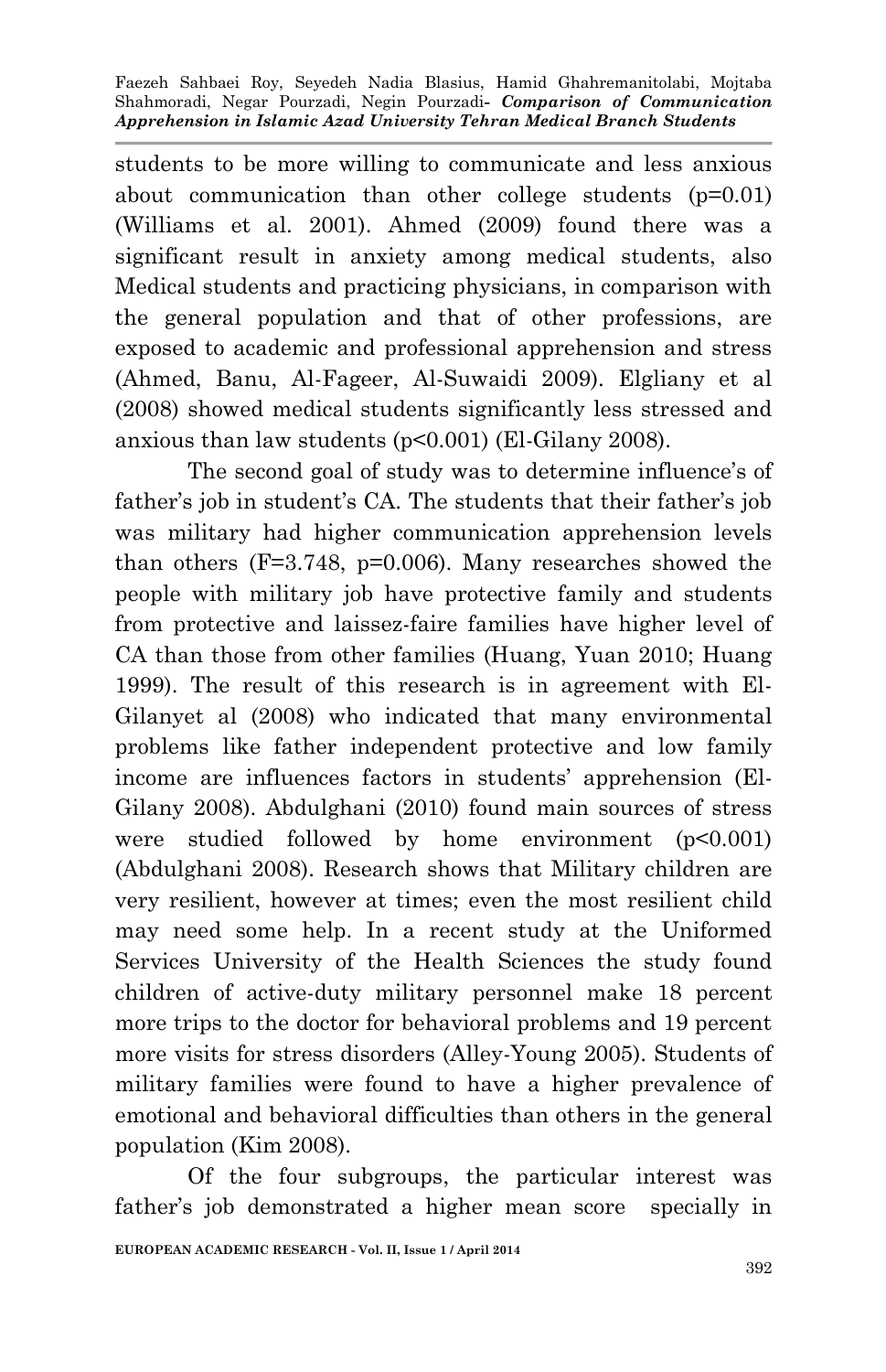group discussion in students with father's military job (p,0.05),these scores consisted of group discussion 18.84,meeting 18.68,interpersonal 18.21 and public speaking 17.47 in students with father's military job (Figure 1),on the other hand students with unemployed 's father held lower mean score in all CA subgroup, these scores included in group discussion 13.29, meeting 13.29, interpersonal 13.41 and public speaking 13.65. Leven's test shows variances are equal and analyze variance test shows overall score in subgroups are significant ( $F=3.748$ ,  $p<0.01$ ), for determination of differences we used Sheffe test (table 2). Nieni et al. in his study found one of the parents of students had overly critical behavior and 48%indicated that they hadn't lacked for good public speaking models (p=0.05) (Nani and Sylvia 2004).

Also, regarding student's demographic information the results show no statistically significant difference in the mean PRCA scores between students family live place (t=-2.44,p=0.240)but Leven's test shows that the students of townships had more CA (p=0.058 ),on the other hand we can say the students that live in Tehran experience less communication apprehension (Table 3).The result of this research is in agreement with Harmer (1991) who indicated the effect of place of living variable( $p=0.05$ ), on the other hand this result isn't in agreement with Thaher (2004) who shows that there aren't significant difference in the students response's toward communication apprehension in students classroom due to live place variable(0=0.001) (Harmer 1991; Thaher 2004).

| Communication context | $Mean \pm SD$     |
|-----------------------|-------------------|
|                       |                   |
| Overall PRCA Score    | $60.59 \pm 16.74$ |
| Level of $PRCA(\%)$   |                   |
| a-Low CA              | 53(26.5%)         |
| b-Average CA          | 123(61.5%)        |
| c-High CA             | 24(12%)           |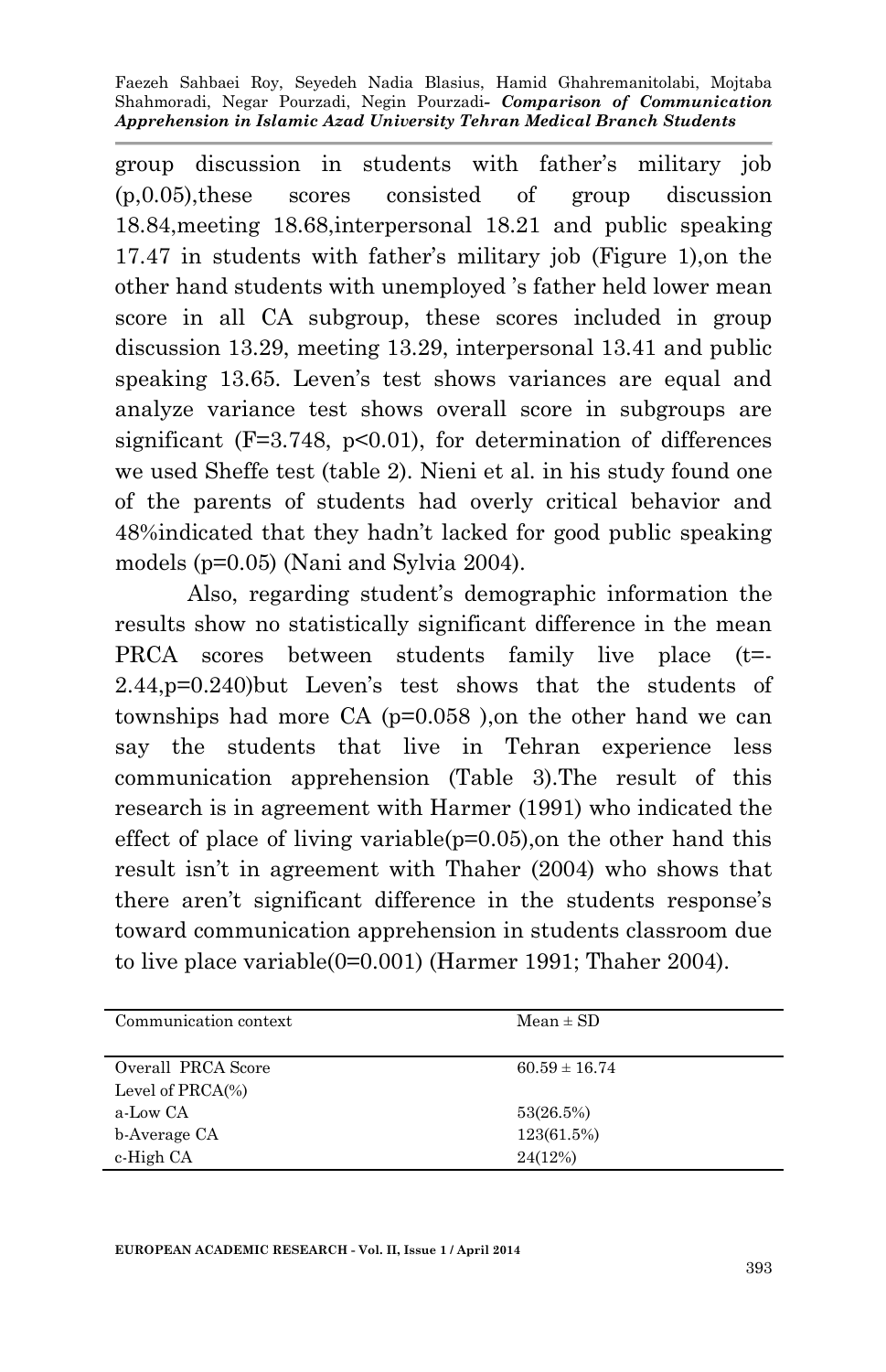| Characteristics        | Overall PRCA Score |              |       |  |
|------------------------|--------------------|--------------|-------|--|
|                        | Mean Score         |              | Sig   |  |
| Educational course     |                    |              |       |  |
| a-Nursing              | $61.18 \pm 16.99$  |              |       |  |
| b-Medical              | $60.00 \pm 16.55$  | $t=0.497$    | 0.639 |  |
|                        |                    |              |       |  |
| Father's Job           |                    |              |       |  |
| a-Worker               | $60.73 \pm 15.99$  |              |       |  |
| b-Employee             | $59.48 \pm 15.60$  |              |       |  |
| c-Unemployed           | $53.64 \pm 15.38$  | $f = 3748$   | 0.006 |  |
| d-Military             | 73.21±21.03        |              |       |  |
| e-Doctor               | $60.06 \pm 16.39$  |              |       |  |
| Family live place      |                    |              |       |  |
| a-Tehran(capital city) | $59.05 \pm 16.97$  | $t=2.44$     | 0.240 |  |
| <b>b</b> -Other cities | 65.88±14.92        |              |       |  |
| <b>PRCA</b>            |                    |              |       |  |
| a-Group Discussion     | $15.27 \pm 4.57$   | $t = 47.246$ | 0.001 |  |
| b-Meeting              | $15.14 \pm 4.86$   | $t = 44.059$ | 0.001 |  |
| c-Interpersonal        | $14.84\pm4.55$     | $t = 46.133$ | 0.001 |  |
| d-Public Speaking      | $15.30 \pm 5.19$   | $t = 41.676$ | 0.001 |  |

**Table 1: Study's Variables**



**Figure1. Father's job and CA subgroups**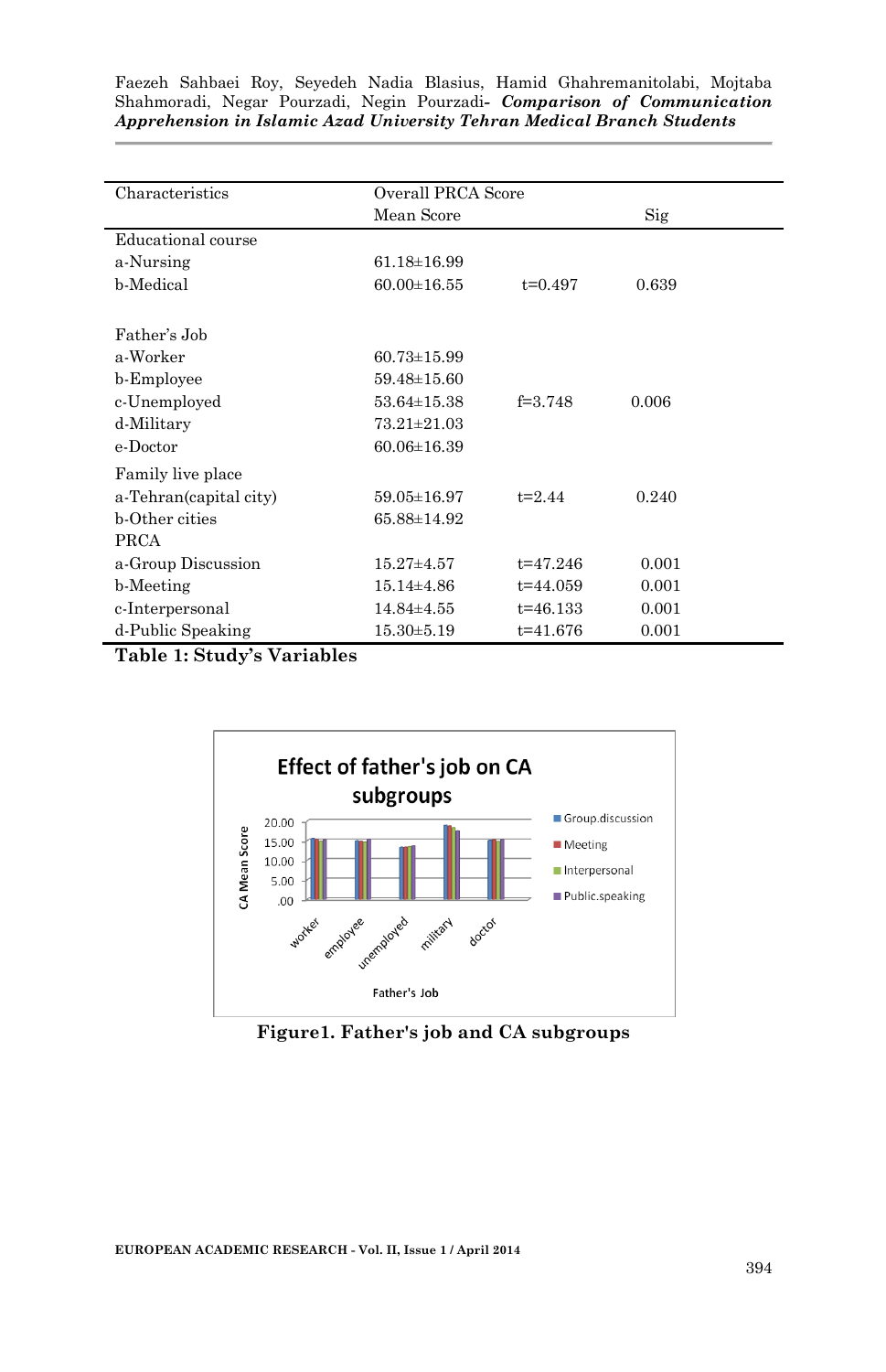|            | Employee | Unemployed | Military | Doctor |
|------------|----------|------------|----------|--------|
| Employee   |          | 5.83       | $13.72*$ | 0.5    |
| Unemployed |          |            | $19.6*$  | 6.4    |
| Military   |          |            |          | 13.14  |
| Doctor     |          |            |          |        |

**Table2. Father's job**

| Family live place<br>(Tehran, other cities) |           | Group.<br>discussion | Meeting | Interpersonal | Public.<br>speaking |
|---------------------------------------------|-----------|----------------------|---------|---------------|---------------------|
| Tehran                                      | Mean      | 15.08                | 14.77   | 14.41         | 14.79               |
|                                             | Std.      | 4.690                | 5.070   | 4.247         | 5.219               |
|                                             | Deviation |                      |         |               |                     |
| Other                                       | Mean      | 15.93                | 16.42   | 16.49         | 17.04               |
| cities                                      | Std.      | 4.114                | 3.841   | 5.242         | 4.748               |
|                                             | Deviation |                      |         |               |                     |
| Total                                       | Mean      | 15.27                | 15.15   | 14.88         | 15.30               |
|                                             | Std.      | 4.571                | 4.861   | 4.560         | 5.192               |
|                                             | Deviation |                      |         |               |                     |

**Table 3: Family live places and CA subgroups**

#### **Discussion and Conclusion**

The result of this study has shown that PRCA are important predictor of communication apprehension in nursing and medical university students and subgroup of PRCA total scores confirms the expectation that it is a natural predicator of CA in students, which is a specific kind of general communication apprehension .It is apparent from the findings of this study (mean PRCA score, 60.59±16.74) and related studies, that communication apprehension should be considered as an important problem ,the study suggests that 61.5% of all students of this study had average communication apprehension ,Thus as the results shows CA does exist among the students but at moderate level. The result of this research is in agreement with P'Rayan et al. (2008) who indicated that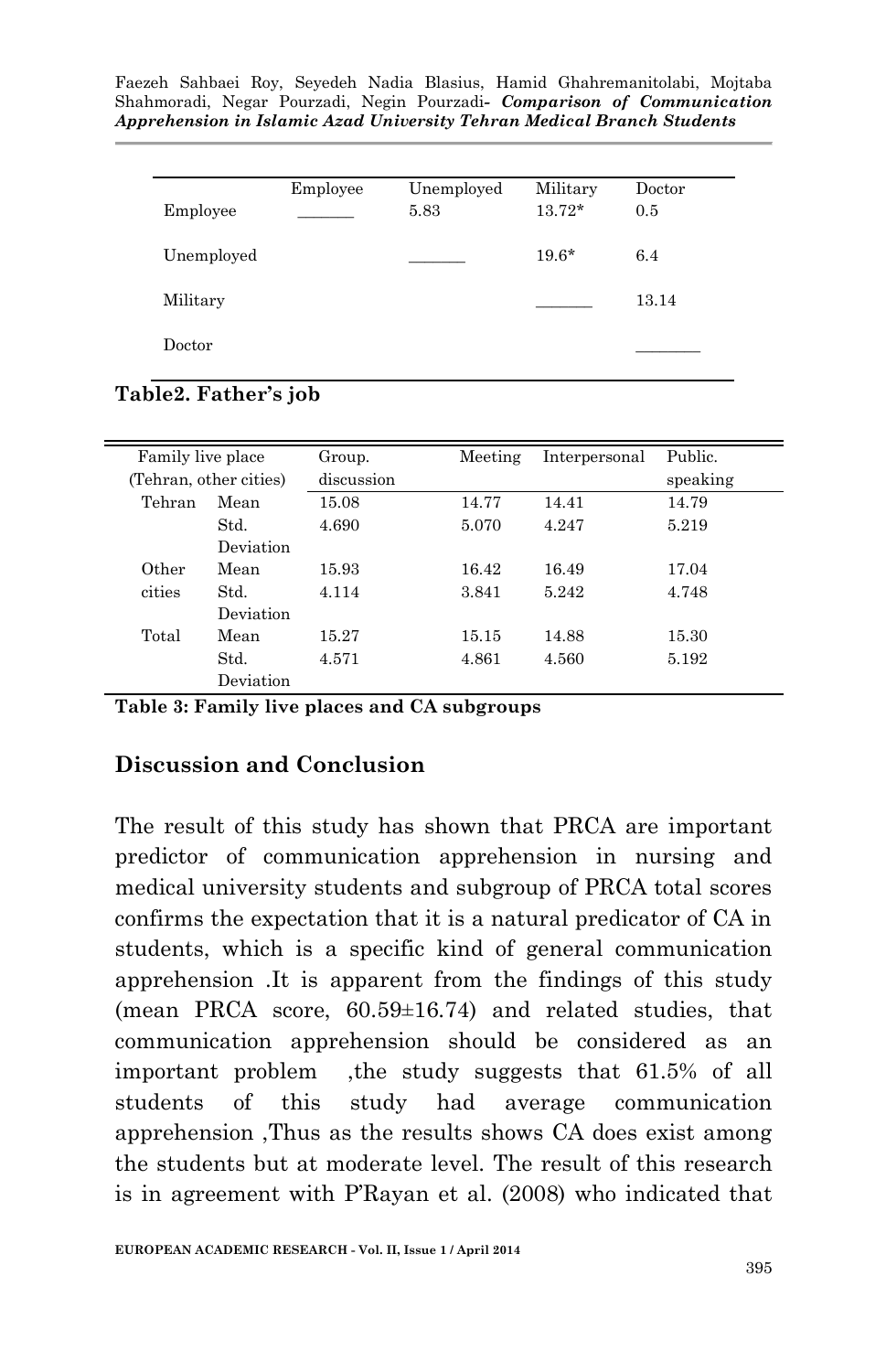most of students in his study (44%) had moderate CA (P'Rayan & Shetty 2008). Our results support those of Sarriff et al. study that indicate most students (73.1%) had moderate communication apprehension. Between 60 - 70 percent of all persons who have completed PRCA scale have scores ranging from 50 to 80 (Sarriff and Gillani 2011). This is called the "normal" range and that person's level of communication apprehension is similar to that of most people (Wrench, Brogan, McCroskey, & Jowi 2005). People in the "normal" range tend to respond quite differently in different situations. They may be very tense in one situation, but quite comfort in another situation (McCroskey 2005). Also the data indicated 12%of students had high CA and 26.5%of all students had low communication apprehension, if one's score is between 24 and 50, that person is among those people who experience the least communication apprehension. This individual is suitable to be higher talkers and may actively seek out opportunities to interact. Very few, if any, communication situations cause this person to be apprehensive or anxious (Wrench, Brogan, McCroskey, & Jowi 2005).

If the score falls between 80 and 120, person is among those who experience most communication apprehension. This person is likely a low talker, one who actively avoids many communication situations because he or she feels much anxiety and tension in those situations (Yang 2008).

Individuals with scores in "low" (below 50) and "high" (above 80) ranges tend to respond to most communication situations in same way. Researchers consider both extremes to be abnormal. The "low" communication-apprehensive person is considered abnormal because this person is unlikely to feel any fear or anxiety about communicating, even in situations in which he or she should be anxious (e.g. for the first job interview). Although it is often an advantage, person who experiences no fear usually makes poor decisions about when to communicate and when not to communicate. The "high"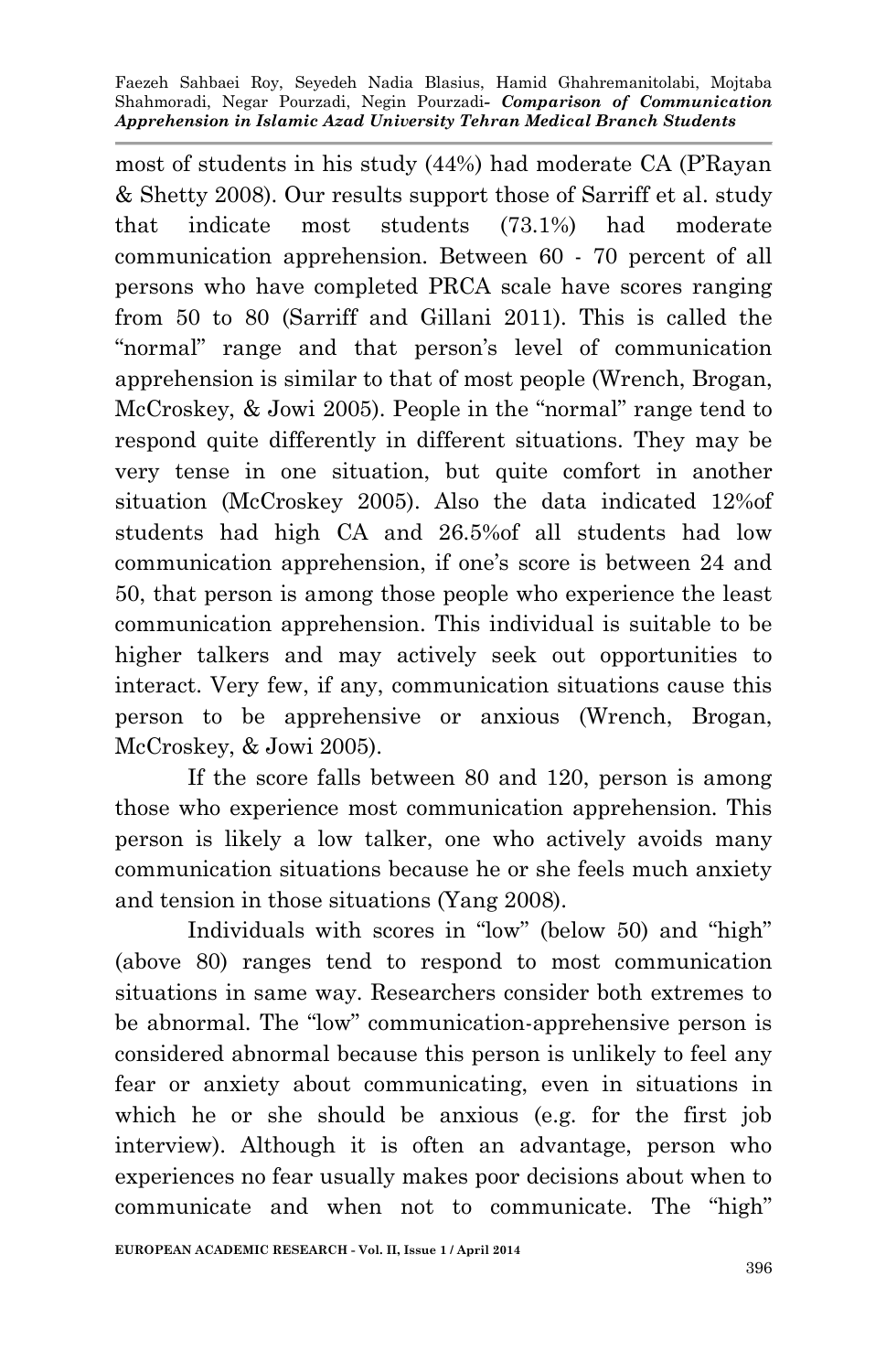communication-apprehensive person is considered abnormal because they usually experiences fear and anxiety about communicating. Such people are likely to avoid communication in many, even most, situations. A common example is student who never participates in class discussion even when participation is criterion for a higher grade (Stucky et al. 2009).

The principle goal of this descriptive analytic study was to determine which educational course experience more communication apprehension .Results shows no significant difference in the mean of PRCA scores between nursing and medical students( $t=0.497$ ,  $p=0.639$ ). The data indicate CA in both students is same. The results are in disagreement with those of Lang et al(1998) study, in that, they found medical students to be more willing to communicate and less anxious about communication than other college students(p=0.01) (Lang 1998). Also our finding don't support Ahmed (2009) study that found a significant result in anxiety and apprehension among medical students and practicing physicians, in comparison with general population and that of other professions, are exposed to academic and professional apprehension and stress(Ahmed et al 2009). Also our results provide no evidence for those like El-Gliany et al (2008)that showed medical students significantly less apprehensive and anxious than law students(p<0.001) (El-Gilany 2008). One possible explanation for this discrepancy is that both courses are in one filed and also this difference may be due to fact that both students were female who felt same communication apprehension.

One interesting finding was that the student's communication apprehension with military fathers was more than others .This may be defined by the fact that the students in military families experiences high rates of mental and related problems. Military life can be a source of psychological stress for children and also the students in military families experience worrying, hiding emotions, feeling sense of loss and symptoms consistent with depression and apprehension.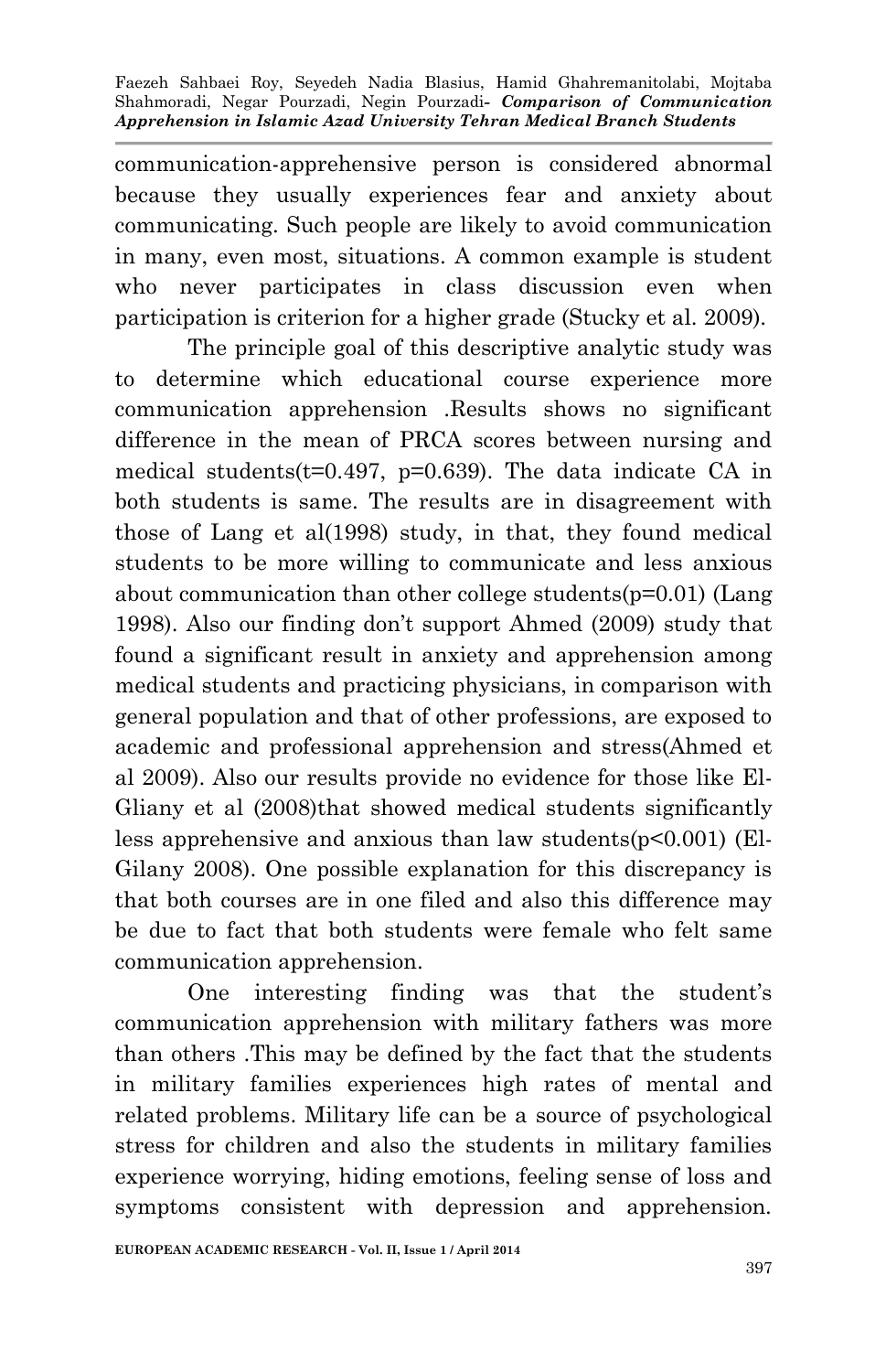Children of military parents are at risk for range of adverse mood and behavioral changes like anger, apathy, anxiety, depression, withdrawal, decline in school performance, lose of interest in normal activities and social isolation (Huang 1999; Huang, Yuan 2010; Laurilla 2007).

Another purpose of the study was to determine differences of CA in the Tehran and other cities. The results show that students of townships had more CA; on the other hand we can say students that live in Tehran experience less communication apprehension.

The findings provide more evidence for the other studies like Harmer (1991) research who indicated the effect of place of living variable on CA(p=0.05) (Harmer 1991).Yet, our results provide no evidence for those of who shows that there aren't significant difference in the students response's toward communication apprehension in students classroom due to live place variable(Thaher, Muna 2004).On the other hand which has also been observed in the previous studies there is significant difference between at risk students and unusually high fear of communication(Spiegel, 2011). One possible explanation for this discrepancy is that when students separate from their family and go to another city for education and living alone, make themselves anxious (Frantz, Marlow, Wathen 2005).

Despite the encouraging findings, this study does have some limitations that include the samples; they were females, so results are just for females. Another limitation of the research is the narrow population sampled, participants were undergraduate students our suggestion is that the other researcher select graduated students. Also we use the students that they were second year, we recommend future studies using a larger sample to investigate the differences between juniors and seniors. Also variables like type of university, being student from nursing and medical university, age of students were the study limitations.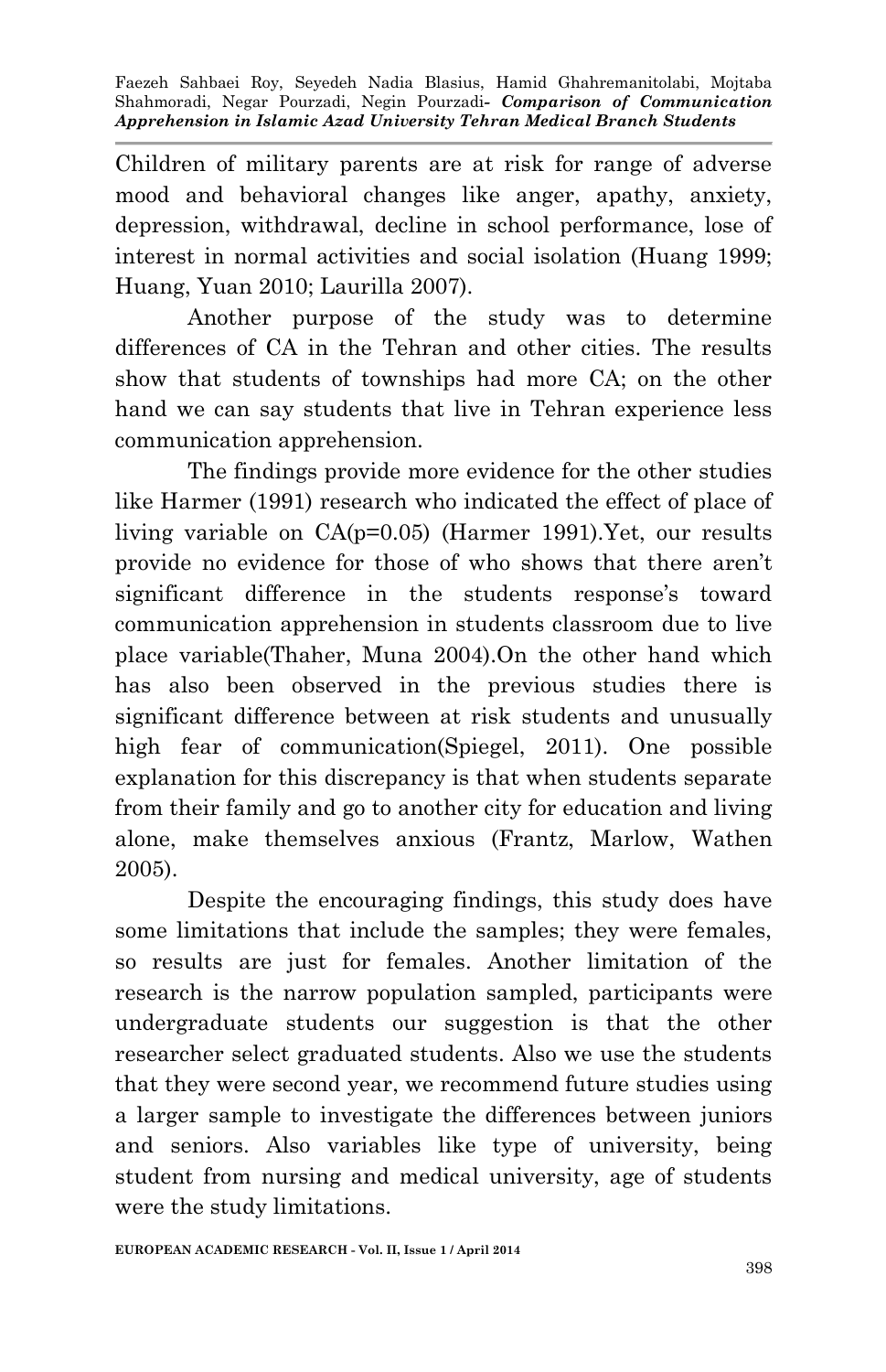The effective communicator is one who knows when to talk, when to be silent, and what are appropriate responses to communications from others. Although some individuals desire to communicate and see importance of doing so, they may be impeded by their fear, apprehension or anxiety. People who do not have and don't know appropriate communication skills may also develop their communication apprehension .For medicines and nurses affective communication skills are the most important part of their job and their life and also they always interact with patients and others. It is well known if health workers have good communication they will be success in their job and CA can be an avoiding factor for them.

This study draws into the communication apprehension in nursing and medical students and hence point out to four general finding. First, it is determine which educational course experience more communication apprehension .Results shows no significant difference between nursing and medical students. Lang et al. (1998) and Elgliany et al. (2008) showed medical students were less stressed and anxious than other students (Lang 1998; El-Gilany 2008).

The second finding shows that CA in students with father's military job is more than others. Many researches showed the person with military job have a higher level of CA than those others (Huang 2010). The result of this research is in agreement with Elgilang et al. (2008) and Abdulghani (2008) who indicated that many environmental problems like father independent protective and home environment are influences factors in students apprehension and students of military families were found to have higher prevalence of emotional and behavioral difficulties than others in general population (Abdulghani 2008; Ahmed et al. 2009).

The third finding based on the father's job demonstrated a higher mean score especially in group discussion in students with father's military job. Nieni (2009) in his study found, one of the parents of students had overly critical behavior and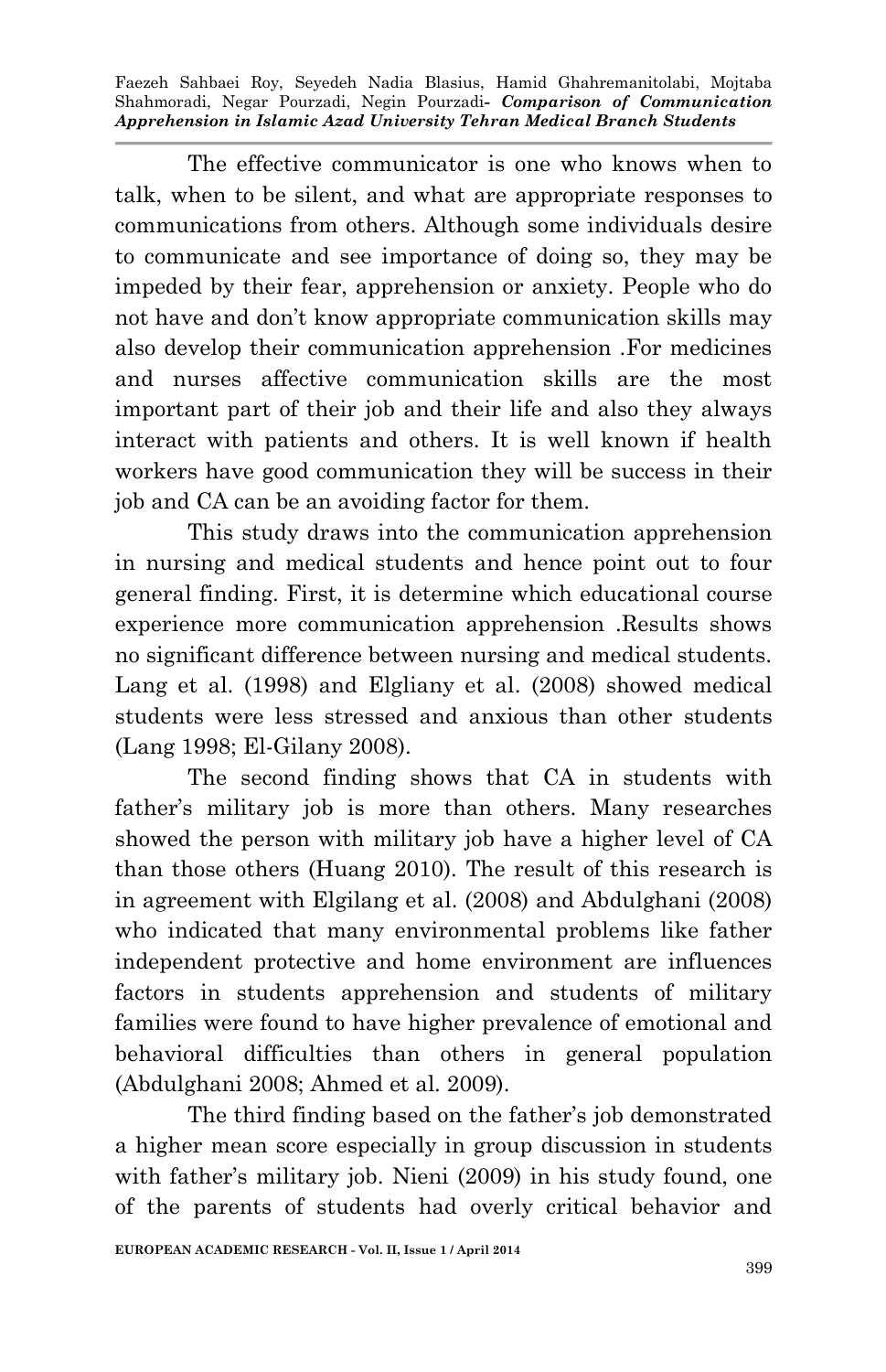48%indicated that they hadn't lacked for good public speaking models. This may be defined by the fact that the students in military, families experience high level of stress, depression and apprehension and they are social isolation (Leininger 2004).

It is evident from the fourth finding that the students of townships had more communication apprehension and we can say the students that live in capital city of Iran with their family experience less communication apprehension. The result is in agreement with Harmer (1991) research that indicated the effect of place of living variable on CA (Harmer 1991). And the result isn't in agreement with Thaher (2004) study that communication apprehension in students had no significant difference with family live place (Thaher 2004).

### **BIBLIOGRAPHY:**

- Abdulghani, H. M. 2008. "Stress and depression among medical students: a cross sectional study at a College in Saudi Arabia." *Pakistan Journal of Medical Sciences Quarterly* 24(1): 150-168.
- Alley-Young, G. 2005. "An individual's experience: A sociocultural critique of communication apprehension research." *Texas Speech Communication Journal* 30(1): 86-102.
- Ahmadi, J., Kamel, M., Ahmed, M.G., Bayoumi, F.A., and Moneenum, A. 2008. "Dubai Medical College students' scores on the Beck Depression Inventory." *Iranian Red Crescent Medical Journal* 10:76-82.
- Addison, P., Clay, E., Xie, S., Sawyer, C., and Behneke, R. 2003. "Worry as a function of public speaking state anxiety type." *Communication Reports* 16: 22-37.
- Ahmed, I., Banu, H., Al-Fageer, R., and Al-Suwaidi, R. 2009. "Cognitive emotions: Depression and anxiety in medical students and staff." *Journal of Critical Care* 9: 69-78.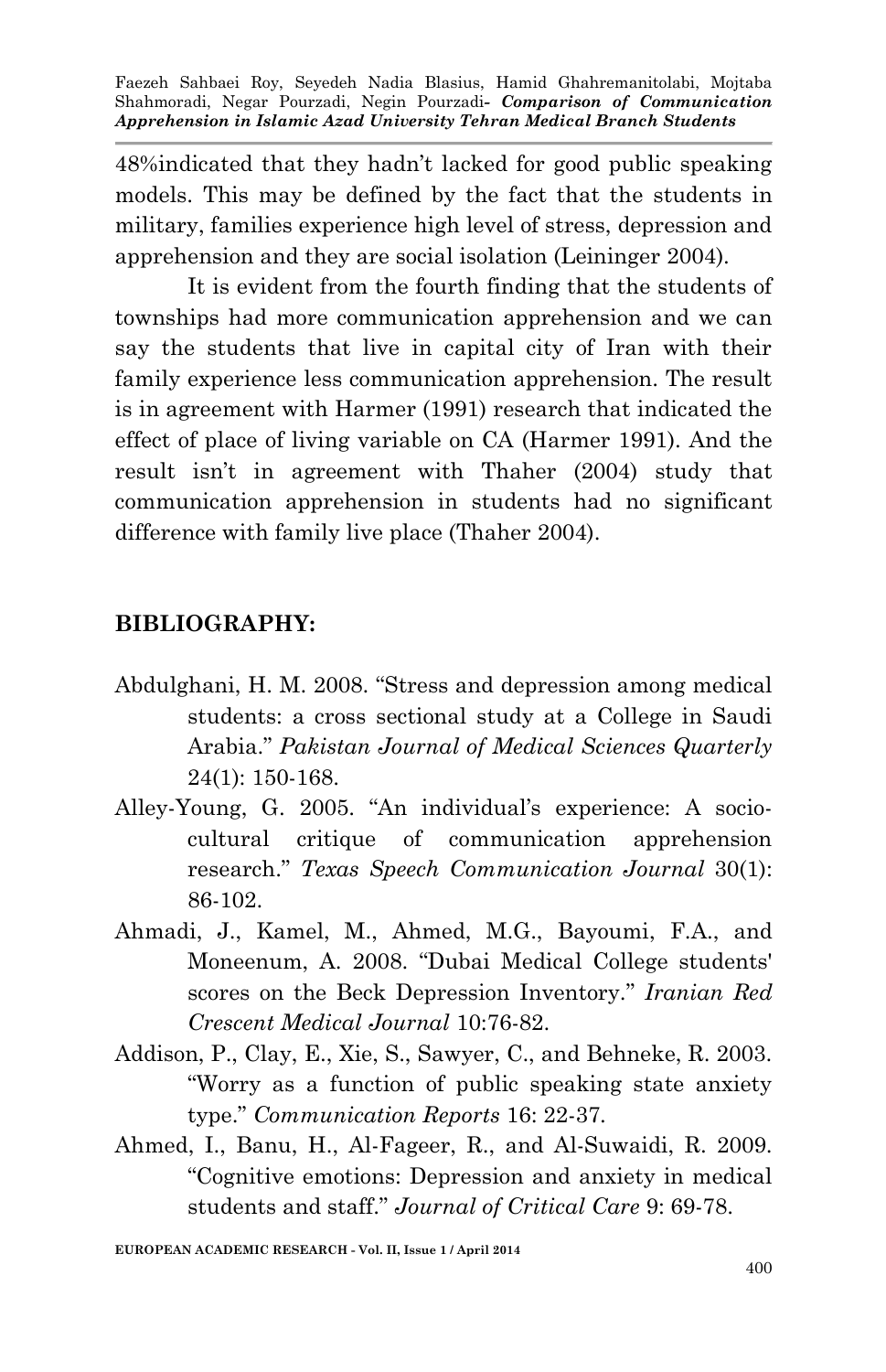- El-Gilany, A.H., Amr, M., and Hammad, S. 2008. "Perceived stress among male medical students in Egypt and Saudi Arabia: effects of sociodemographic factors." *Annals of Saudi Medicine* 28(6): 87-99.
- Frantz, J., Marlow, A., and Wathen, J. 2005. "Communication apprehension and its relationship to gender and college year." *Journal of undergraduate research* 5:78-84.
- Freiermuth, M. and Jarrell, D. 2006. "Willingness to communicate: Can online chat help?" *International Journal of Applied Linguistics* 16: 189-212.
- Huang, Y. 2010. "Family Communication Patterns, Communication Apprehension and Socio-Communicative Orientative Orientation: A Study of Chinese Students." http://rave.ohiolink.edu/etdc/view?acc\_num=akron12793 26521.
- Huang, L. N. 1999. "Family communication patterns and personality characteristics." *Communication Quarterly*, 47:44-60.
- Harris, K. B., Sawyer, C. R., and Behnke, R. R. 2006. "Predicting speech state anxiety from trait anxiety, reactivity and situational influences." *Communication Quarterly* 54: 231.
- Harmer, J. 1991. *The Practice of English Language Teaching*. UK: Longman Group UK Limited.
- Geçer, A. K. and Gümüş, A. E. 2010. "Prediction of public and private university students' communication apprehension with lecturers." *Procedia - Social and Behavioral Sciences* 2: 3008-3014.
- Kim, J. 2008. "Communication apprehension." In *The international encyclopedia of* communication, edited by W. Donsbach. Retrieved from http://www.communicationencyclopedia.com/public/tocno de.
- Leininger, J. 2004. "The key to retention: Committed employees." *China Business Review* 31.

**EUROPEAN ACADEMIC RESEARCH - Vol. II, Issue 1 / April 2014**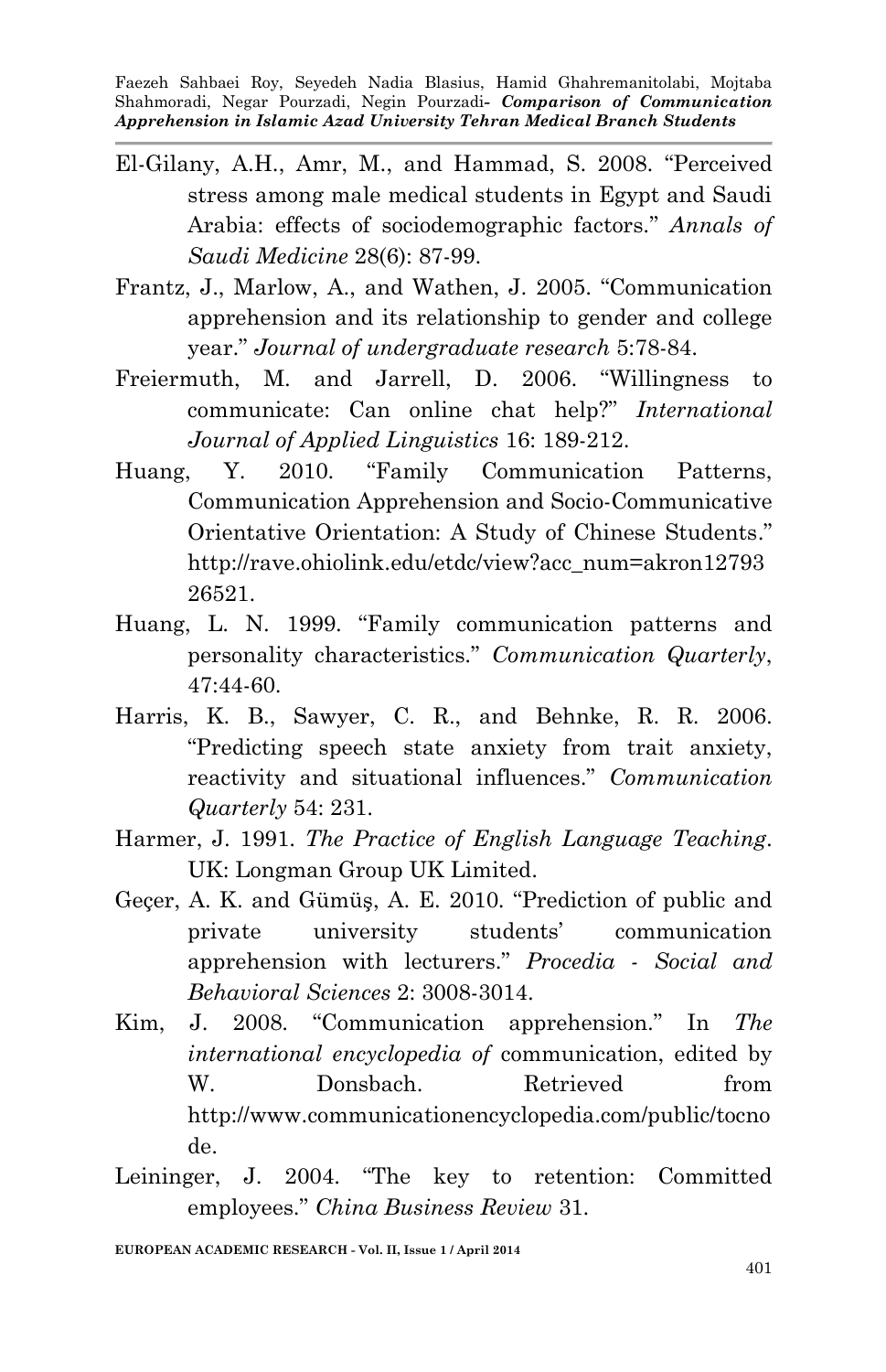- Lang, N. P., Rowland-Morin, P. A., and Coe, N. P. 1998. "Identification of communication apprehension in medical students starting a surgery rotation." *Am J Surg.* 176(1).
- Laurilla, R. 2007. *English for maritime purposes: Communication apprehension and Communicative competence among maritime students in the Philippines. Reflection on English Language Teaching*. PhD dissertation, National University of Singapore.
- McCroskey, J.C. 1982. "Oral communication apprehension: A re-conceptualization." In Communication Reviews and Commentaries, edited by J. K. Burgoon, 136-170. New Brunswick: Transaction Books.
- McCroskey, J.C. 2005. *An introduction to rhetorical communication.* Boston: Allyn and Bacon. 66.
- McCroskey JC. 2001. *An introduction to rhetorical communication.* 8th Ed. Massachusetts: Prentice Hall. Monograph. 37.
- Morreale, S., Hugenberg, L., and Worley, D. 2006. *The basic communication course at U.S. colleges and universities in the 21st century: Study VII*. New York: Communication Education. 59-67.
- McCroskey, J.C., Gudykunst, W.B., and Nishida, T. 1999. *Communication Apprehension among Japanese Students in Native and Second Language.* PhD dissertation, West Virginia University.
- McCroskey, L. L., & McCroskey, J. C. 2002. *Willingness to communicate and communication apprehension in the classroom. Communication for teachers.* Boston: Allyn and Bacon. 137-151.
- Nani, T. and Sylvia, A. 2004. *The types of communication strategies used by speaking class students with different communication apprehension levels in English*. Petra Christian University, Surabaya.

P'Rayan, A. and Shetty, R.T. 2008. "Developing engineering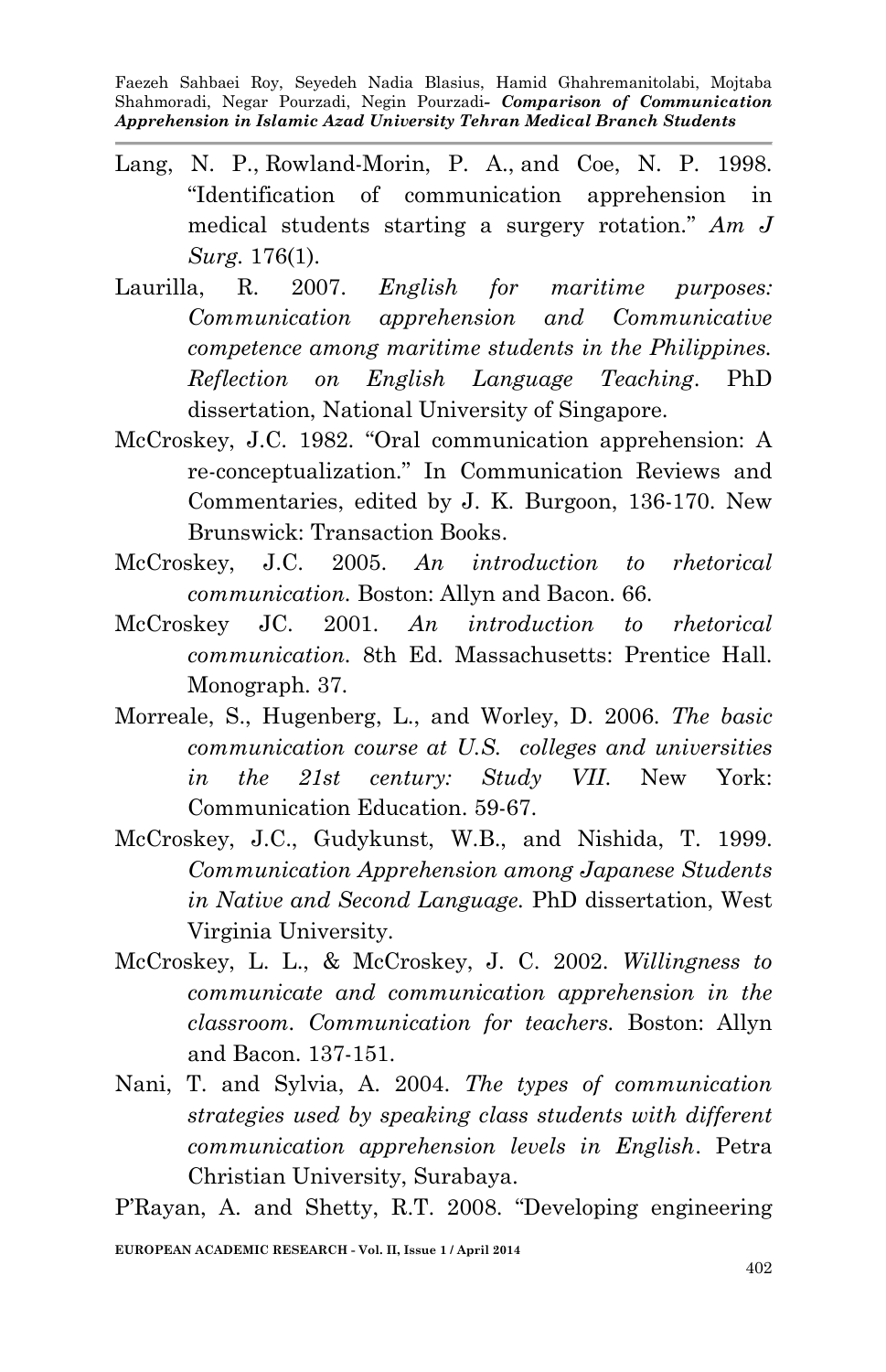> students' communication skills by reducing their communication apprehension." *English for Specific Purposes World* 4(7). Retrieved November 8, 2008 from www.esp-world.info.

- Scott, C.R. and Timmerman, C.E. 2005. "Relating computer, communication, and computer-mediated communication apprehensions to new communication technology use in the workplace." *Communication Research* 32: 47-55.
- Sawyer, C. R. and Behnke, R. R. 2002. "Behavioral inhibition and the communication of public speaking state anxiety." *Western Journal of Communication* 66: 66-71.
- Stucky, E.R., Dresselhaus, T.R., Dollarhide, A., Shively, M., Maynard, G., Jain, S. et al. 2009. "Intern to attending: assessing stress among physicians." *Academic Medicine* 84.
- Sarriff, A. and Gillani, W. S. 2011. "Communication Apprehension among Malaysian Pharmacy Students: A Pilot Study." *Ind J Pharm Edu Res* 45(1): 49-66.
- Spiegel, A. NPR Closing the achievement gap with baby talk. Retrieved from the set of  $\mathbb{R}^n$  from the set of  $\mathbb{R}^n$  from the set of  $\mathbb{R}^n$  from the set of  $\mathbb{R}^n$  from the set of  $\mathbb{R}^n$  from the set of  $\mathbb{R}^n$  from the set of  $\mathbb{R}^n$  from the set of  $\mathbb{R}$ http://www.npr.org/2011/01/10/132740565/closing-theachievement-gap-withbaby-talk.
- Wrench, J. S., Brogan, S. M., McCroskey, J. C., and Jowi, D. 2005. "The relationships among social phobia, communication apprehension, and willingness to communicate." Manuscript in Process.
- Williams, E.S., Konrad, T.R., Scheckler, W.E., Pathman, D.E., Linzer, M., McMurray, J.E. et al. 2001. "Understanding physicians' intentions to withdraw from practice: the role of job satisfaction, job stress, mental and physical health." *Health Care Management Review* 26(1): 52-63.
- Yang, J. 2008. "Effect of newcomer socialization on organizational commitment, job satisfaction, and turnover intention in the hotel industry." *Service Industries Journal* 28(4).